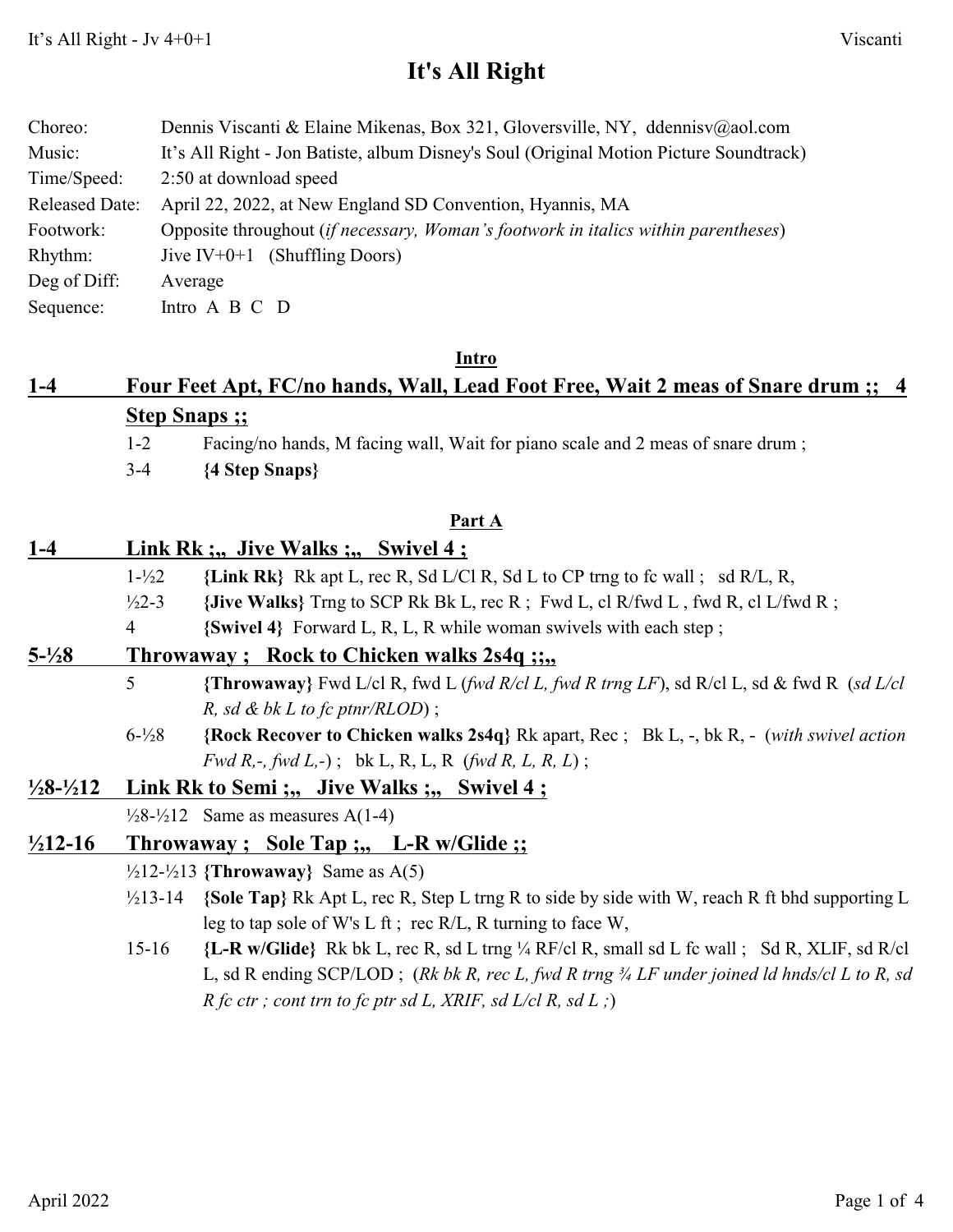#### **Part B**

## **1-4 Pretzel ;,, Unwind w/Dbl Rk ;;,,** 1-½2 **{Pretzel}** In SCP Rk bk L, rec R , Sd L/cl RL, sd L trng RF bk to bk position ; keeping lead hands joined sd R/cl L, sd R, ½2-4 **{Unwind w/Dbl Rk}** XLIF extend trailing hands to LOD, rec R ; Sd L/cl R, sd L trng LF to fc ptr, sd R/cl L, sd R to SCP/LOD ; Rk bk L, rec R, Rk bk L, rec R ; **5-½8 Throwaway Handshake ; Triple Wheel with Spin (fc center) ;;,,** 5 **{Throwaway Handshake}** Fwd L/cl R, fwd L (*fwd R/cl L, fwd R trng LF*), sd R/cl L, sd & fwd R placing L's Lead hand in M's Trailing hand (*sd L/cl R, sd & bk L to fc ptnr/RLOD*) ; 6-½8 **{Triple Wheel}** Maintaining handshake till end of figure Rk Apt L, Rec R facing partner's back/right side and touching partner's back with L hand ; Sd L/Cl R, Sd and Trn L fcng away from partner, Sd R/Cl L, Sd Trn R fcng to partner again ; Sd L/Cl R, Sd L as W spins RF, step in place R/L, R ending Bfly/Fc COH ; (*Rk Apt R, Rec Trn L fcng away from partner ; Sd R/Cl L, Sd Trn R to fc partner's back, Sd L/Cl R, Sd Trn L to fc away from partner ; Sd R/Cl L, Sd R starting to spin R, finish full RF turn step in place L/R, L;*) **½8-½12 Link Rock (rev) ;,, Jive Walks ,,; Swivel 4 ;**  $\frac{1}{28}$ - $\frac{1}{212}$  Same as A(1-4) except going to rev **½12-16 Throwaway ; Chicken walks 2s4q ;; Rock, Windmill fc wall ,,;** ½12-½13 **{Throwaway}** Same as A(5) except facing RLOD ½13-½15 **{Chicken walks 2s4q to Bfly }** Same as A(½6-½8) ½15-16 **{Windmill, Rock}** Rk Apt L, rec R, chassé in place L/R,L trng 1/4 LF ; chassé side & fwd

R/L,R to end fcg wall ,

### **Part C**

### **1-4 Rock, 4 Side Breaks (clap hands) ;;,, 3 Sd Cls ,,;**

- 1-½3 **{Rock, Side Breaks 2x}** Rk Apt L, Rec R, Push step L/push step R, close L/R; push step left/push step right, close left/close right clap hands when closing feet together (repeat) ;;,,
- ½3-4 **{3 Sd Closes}** side L, close R; sd L, cl R, sd L, cl R;

### **5-½8 Traveling Sand Steps 2x ;; Link Rk scp lod ;,,**

- 5-6 **{Traveling Sand Steps 2x}** Swiveling RF on R ft touch L toe to instep of R ft with toe pointed inward, swiveling LF on R ft small step side L, swiveling RF on L ft touch R heel to floor toe pointed outward, swiveling LF on L ft cross R in front; repeat to end LOP/FCG M fc Wall;
- 7-½8 **{Link Rock}** same as A(1-½2)

### **½8-½12 Fallaway Throwaway Handshake ;,, Triple Wheel Handshake ;;,,**

- ½8-9 **{Fallaway Throwaway to Handshake}** in SCP Rk Bk, Rec, Fwd L/cl R, fwd L (*fwd R/cl L, fwd R trng LF*), sd R/cl L, sd & fwd R placing L's Lead hand in M's Trailing hand (*sd L/cl R, sd & bk L to fc ptnr/RLOD*) ;
- 10-½12 **{Triple Wheel to Handshake}** same as B(½5-7) except end with right handshake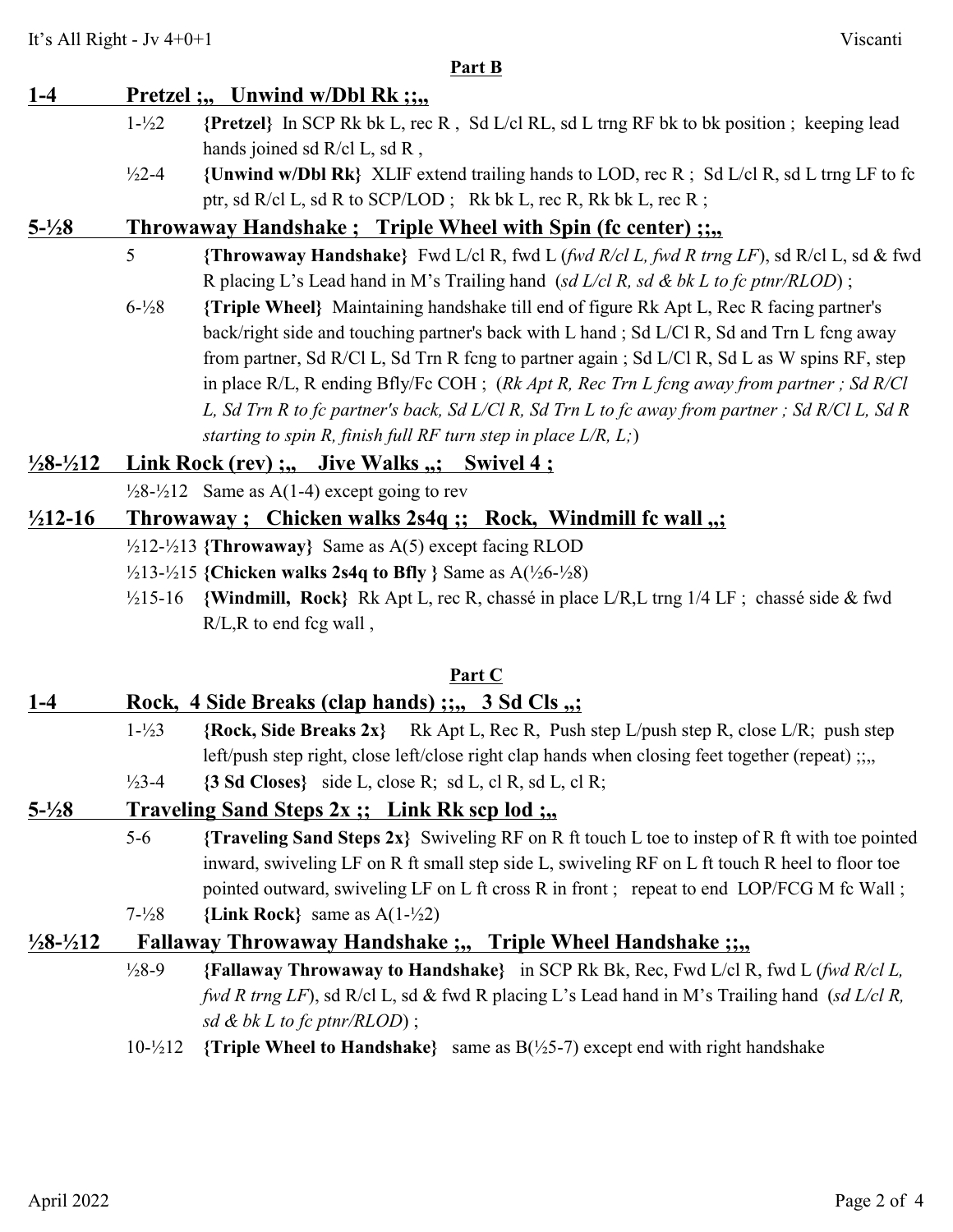#### **Part C (con't)**

## **½12-15 Miami Special ;,, Shuffling Door 2x ;;**

- ½12-13 **{Miami Special}** Rk apt L, rec R; fwd L/R, L trng RF ¾ to lead W to trn LF under joined rt hnds putting joined hnds over M's head so hnds rest beh M's neck, sd R/L, R (*Rk apt R, rec L; fwd R/L, R trn LF ¾ under joined rt hnds, sd L/R, L, release hnd hold & slide rt hnd down M's lft arm ending M's lft & W's rt hnds joined in LOP*) to LOP/ Diag wall/Rev ;
- 14-15 **{Shuffling Door 2x}** Rk Bhnd L, rec R, sd L/cl R, sd L passing beh ptr to OP (*Rk Beh R, rec L sd R/cl L, sd R passing in front of ptr*) ; Rk beh R, rec L, sd R/cl L, sd R passing in front of ptr (*Rk Beh L, rec R, sd L/cl R, sd L passing beh ptr to fc ptr*) ; to same position as before figure

### **16-½19 L-R w/Glide ;; Fallaway Throwaway ,,;**

- 16-17 **{L-R w/Glide}** Rk Bhnd L, rec R, sd L/cl R, sd L as W turns LF under joined lead hands ; Sd R, XLIF, sd R/cl L, sd R to SCP ; (*Rk bk R, rec L, fwd R trng ¾ LF under joined ld hnds/cl L to R, sd R ; cont trn to fc ptr sd L, XRIF, sd L/cl R, sd L ;*)
- 18-½19 **{Trng Fallaway fc line, Rk, Rec}** Rk Bk L, Rec R, Fwd L/R, L trng toward LOD ; Bk R/L, R to SCP LOD, rk bk L, rec R ;

## **½19-23 Bhnd Bk 2x ;;; Link Rock SCP LOD ,,;**

- ½19-½22 **{Change Hands Behind the Back twice}** Rk Apt L, Rec R, Momentarily put W's R hand into M's R hand starting LF Turn and passing in front of W, Fwd L/Cl R, Fwd L Trng L, behind his back M puts W's R hand back into M's L hand Trng L to face W Sd & Bk R/Cl L, Sd R; (*opposite footwork and body motion passing behind M ;*) Repeat figure for total of 3 measures.
- ½22-23 **{Link Rock}** Same as A(1-½2)

#### **Part D**

## **1-4 Pretzel w/Dbl Rks ;; Unwind to Bfly ; Sailor Shuffle 2x ;**

- 1-2 **{Pretzel w/Dbl Rks}** In SCP Rk bk L, rec R, Sd L/cl R, sd L trng RF bk to bk position, keeping lead hands joined sd R/cl L, sd R ; XLIF extend trailing hands to LOD, rec R , repeat XLIF, rec R ;
- 3 **{Unwind to Bfly}** Sd L/cl R, sd L trng LF to fc ptr, sd R/cl L, sd R to Btfy ;
- 4 **{Sailor Shuffle 2x}** XLBR/small side R, step in place L while pushing R foot away, XRBL/small side L, step in place R while pushing L foot away Ending position is same as starting ;

## **5-7 Rock, Rec, Vine 6 Bfly ;; Chasse L&R ;**

- 5-6 {**Rock, Rec, Vine 6**} Rk apt L, rec R, Sd L, Cross R bhnd L; Sd L Cross R in front of L, Sd L Cross R bhnd L ending in BFLY ; You may clap hands with each step of the R (*L*) foot.
- **7 {Chasse L&R}** Sd L/cl R, sd L, sd R/cl L, sd R;

## **8-11 Behind the Back ;,, Sole Tap ;,, Rock Apt & Quick Wrap ;**

- 8-½9 **{Change Hands Behind the Back}** same as C(½19-20)
- ½9-10 **{Sole Tap}** same as A(½13-14)
- 11 **{Rock Apt & Quick Wrap}** Rk apt L, rec R (*Rk apt R, rec L while turning LF under joined lead hands*) , Point L (*W R*)to sd on last note ;